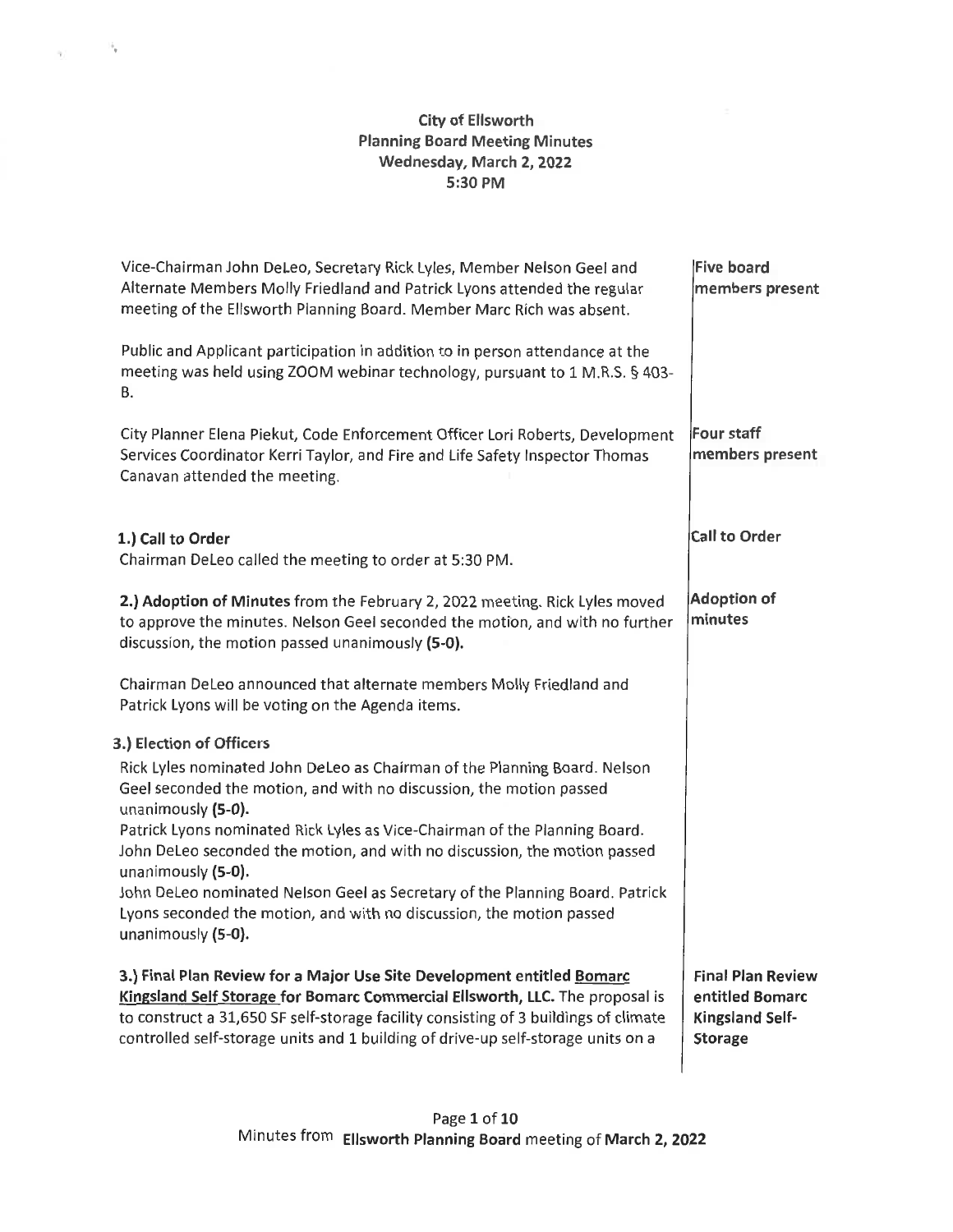**2.02-acre parcel (Tax Map 16 Lot 8-1-2) located on Kingsland Crossing. The subject property is located in the Commercial (C) Zoning District.**

**;**

ł.

**Jim Kiser, PE, attended the meeting to represent the applicant. Applicant, Rich Trott also attended the meeting.**

**Mr. Kiser addressed the Board and provided a brief description of updates made to the application since the Preliminary Review. Mr. Kiser explained that they provided additional traffic information, withdrew the lighting plan waiver, and adjusted the stormwater to have no post-development runoff increase.**

**Mr. DeLeo inquired what the size variation is between the existing Bangor Road location and the proposed site on Kingsland Crossing. Mr. Trott answered that the buildings are equal in size, however,the Bangor Road location only has two climate controlled buildings where as this site will have three.**

**A brief discussion ensued regarding stormwater calculations.**

**Mr. DeLeo inquired if there will be any lighting installed on the traditional style storage-unit building. Mr. Kiser answered that there will not be any lighting installed and there will be no power to that one building. Mr. Trott added that they are anticipating that the light emitting from the climate controlled buildings will provide adequate lighting for the traditional style storage building. Mr. DeLeo asked City Planner, Elena Piekut if no lighting on the traditional style storage-unit building meets the City's lighting ordinance. Ms. Piekut explained that there isn't a specific standard for storage units given that it does not need a traditional parking lot, but less light is better than too much for this type of project.**

**Mr. Deleo asked what the hours of operation will be. Mr. Trott replied that the property will not be gated, however, the climate controlled buildings will have hours of operation,but the drive up units will be accessible at any time.**

**Mr. DeLeo asked Ms. Piekut if the project complies with the ordinance section 812.5, lighting standards. Ms. Piekut explained that there is not <sup>a</sup> specific category for storage units, so the closest category is parking lots, active building entrances, or private walkways. Mr. Kiser stated that visibility is created for the building from the exterior lighting on the climate-controlled buildings. Mr. Lyles inquired the distance between the climate-controlled units to the drive up building. Mr. Kiser answered that it is a 30- foot distance. Mr. Kiser added that if the board is concerned with lighting for the drive up building, they will increase the wattage of the climate-controlled building exterior lights.**

**A brief discussion regarding lighting followed.**

# **Page 2 of 10 Minutes fromEllsworth Planning Board meeting of March 2, <sup>2022</sup>**

### **Introduction**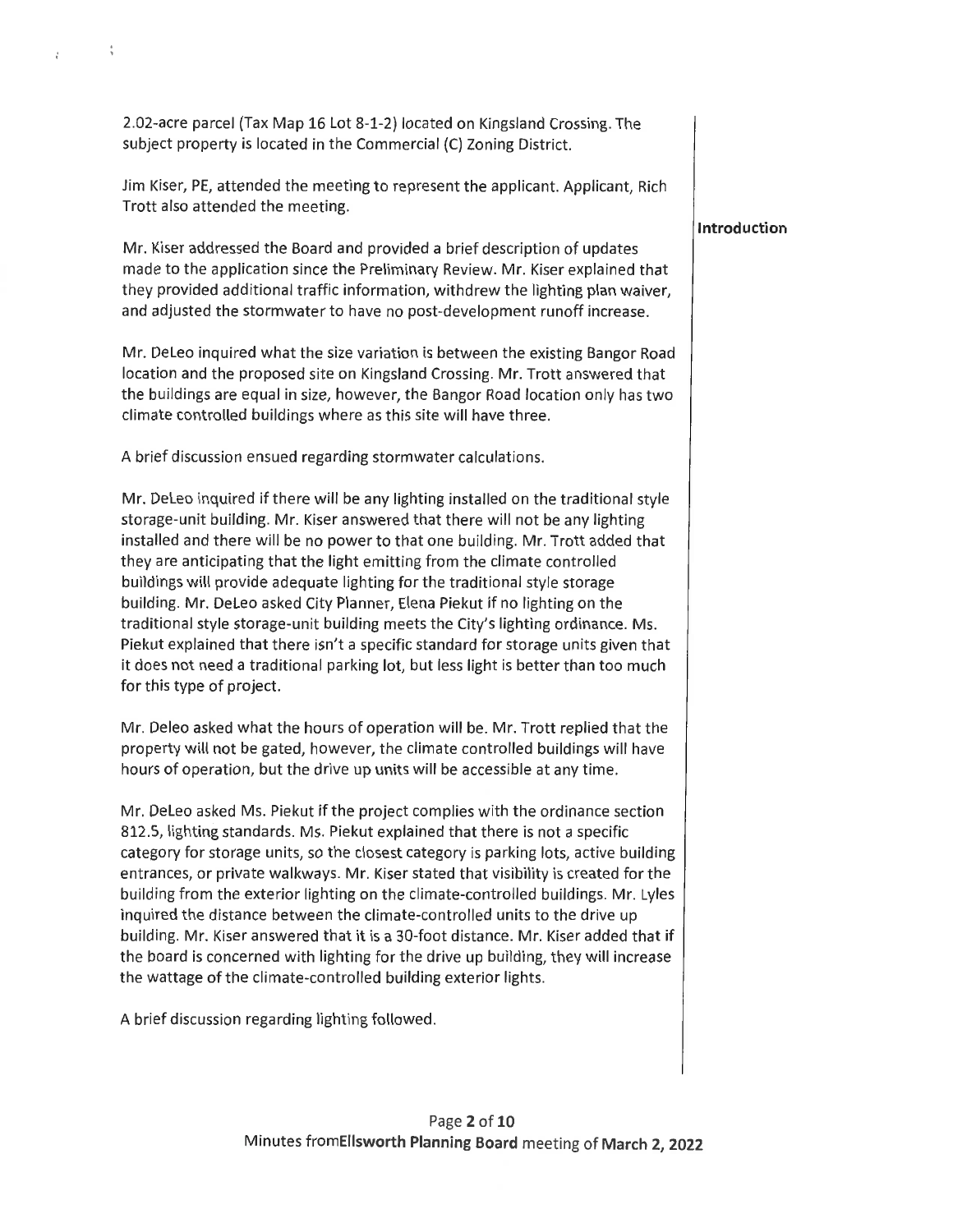Nelson Geel inquired if the applicant knows the exact location of the private force main. Mr. Kiser answered that they do not know the exact location, but they believe it is somewhere near the middle of the easement. They will complete test pits during excavation and will provide insulation to the force main if they get too close to the swale. **Public Hearing Chairman DeLeo opened <sup>a</sup> public hearing at 5:50 PM.** Withno one coming forward, the public hearing was subsequently closed. **Final Plan for Bomarc Kingsland Self-Storage: Approved Rick Lyles made a motion to approve the Final Plan for a Major Use Site Development entitled Bomarc Kingsland Self-Storage for Bomarc Commercial Ellsworth, LLC with the condition that the wattage of the exterior lighting on the climate-controlled units be increased in order to provide adequate illumination to the drive up storage unit building. Nelson Geel seconded the motion and with no further discussion, the motion passed unanimously (5-0). Preliminary Plan Review for a Major Use Site Development entitled A & B LLC 4.) Preliminary Plan Review for a Major Use Site Development entitled A & B, LLC for Aaron Wiswell.** The proposal is to construct <sup>a</sup> 1,512 SF automated car wash building on a 0.66-acre parcel (Tax Map 135 Lots 13 & 14 & Tax Map 134 Lot 150) located at 59 & 61 High Street and 62 Deane Street. The subject property is located in the Downtown (DT) Zoning District. Andrew McCullough, PE attended the meeting to represent the applicant. Applicant, Aaron Wiswell and representative, Chris Lindley of Car Wash Pros LLC attended the meeting remotely via ZOOM. **Introduction** Mr. McCullough explained to the Board that they revised the site plan to show they are able to provide two lanes for vehicle stacking. In order to accommodate the second lane the building has been moved two feet to the north.This also allows for <sup>a</sup> nine-foot aisle around the building for vehicles to exit the property if they choose not to use the facility. Mr. McCullough informed the Board that he submitted letters from the Maine Historic Preservation Commission, Maine Natural Areas Program, and the City's Fire Inspector,and the Wastewater Superintendent. The hours of operation were revised and the facility will be closed from 10 p.m.to 6 a.m. Mr. McCullough stated that the approximate noise level from the proposed vacuums is 60 decibels. In addition, the noise level for the carwash at the westerly property line is approximately 63 decibels without factoring in noise attenuation from the building or the fence. Mr. McCullough informed the board that they are now proposing a solid panel PVC fence around the north and west sides of the facility.They have requested <sup>a</sup> landscaping waiver to use <sup>a</sup> fence rather than <sup>a</sup> vegetative buffer to the existing residences and are requesting that the 10-foot wide planting requirement for Deane Street be included in the waiver. Mr. McCullough suggested planting vegetation in a 3-foot wide strip that is located

 $\frac{1}{2}$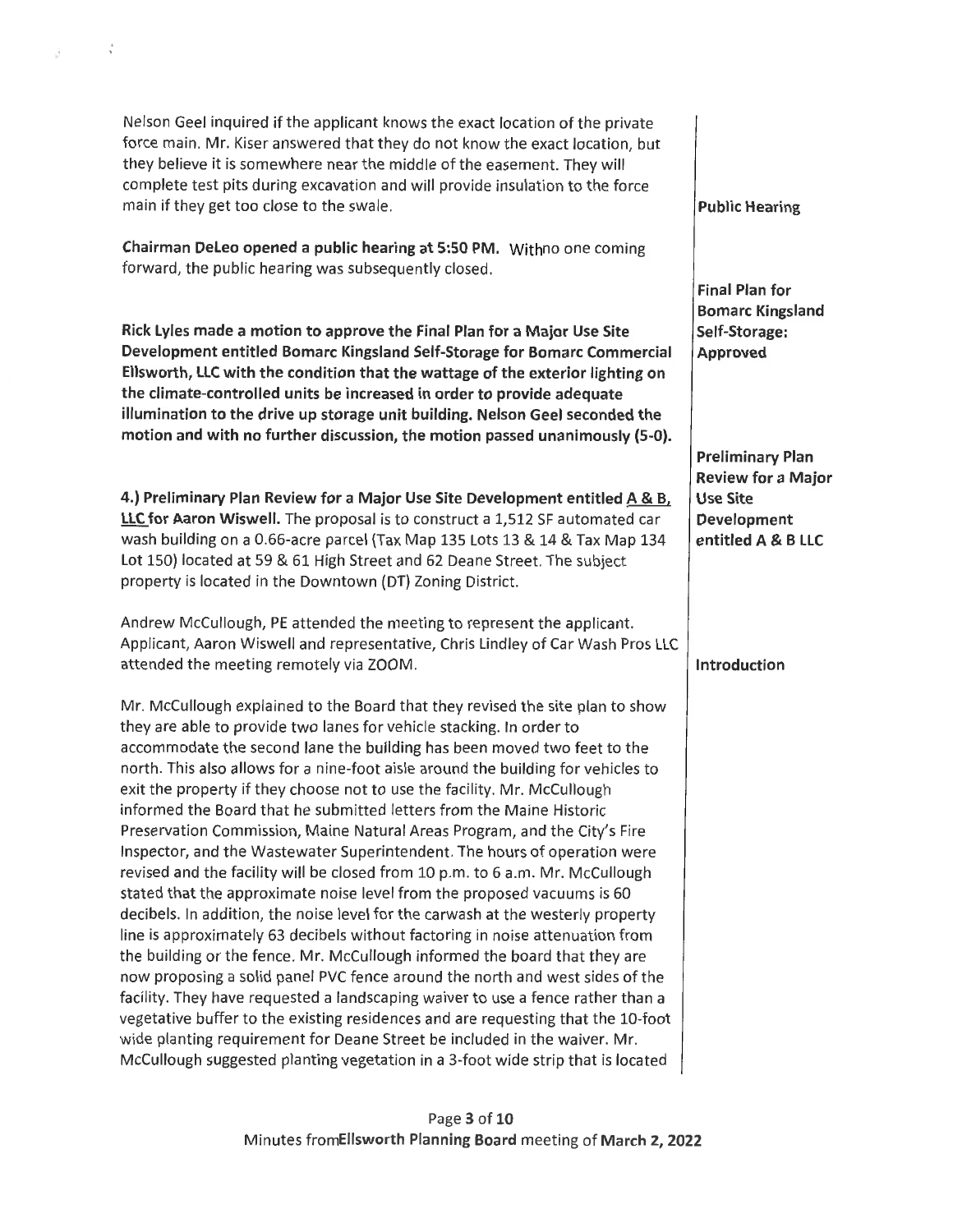**between the sidewalk and the retaining wall. Mr. McCullough informed the Board that he also revised the traffic narrative and explained that the operating factor that will limit peak hour trips is that each bay of the carwash can wash approximately ten vehicles per hour. Mr. McCullough stated that he calculated that a maximum of 28 vehicles would pass through the Deane Street and High Street intersection during the peak hour. Mr. McCullough suggested amending Deane Street to a no left turn street.**

 $\frac{v}{b}$ 

 $\overline{z}$ 

**Mr. DeLeo commented that the City Council wilineed to approve imposing no left turns out of Deane Street. Mr. DeLeo added that it is something that the Department of Transportation may have to approve also. Ms. Piekut commented that she contacted DOT and they would support the City's decision to restrict left turns onto High Street. Patrick Lyons stated that the Planning Board does not have the authority to require a sign to be installed, but the Board can make it a condition of approval that the applicant receive approval for a no left turn from the City Council. Ms. Piekut stated that she can do further research into the requirements of the Traffic Code before the final review. Mr. Geel commented that the residents on Deane Street have been able to turn left for as long as they have lived there.**

Mr. Lyons inquired if there is a requirement for a traffic study for this project.<br>Ms. Piekut answered that under Section 907.1.F in Article 9 of the ordinance it **states that the Board can waive the traffic study requirement if the development generates less than 50 ADT. Ms. Piekut stated that Mr. McCullough has completed some of the traffic analysis. Mr. McCullough informed the Board that compared to the previous Subway they are proposing a smaller number of trips.**

**Mr. McCullough suggested that as a condition of approval, prior to the issuance of <sup>a</sup> certificate of occupancy the owner/applicant will provide contact information to the City for a property manager that will address any road icing issues.**

**Mr. Lyles suggested installing signage at the facility entrance that notifies people that they are not able to wait in the street to use the carwash. Aaron Wiswell, added that they plan to have someone on site during busy days to assist with directing traffic.**

**Mr. DeLeo voiced concerns regarding the potential for patrons being stuck in the wrong lane. Chris Lindley explained that the lanes are identified in the canopy of the building so customers can see which bay they are entering. Mr Lindley stated that when considering performance they account for approximately 280 wash days per year with only 20 to 25 days considered maximum wash days. On the maximum washdays, Mr. Wiswellwj|| have an attendant on site to assist customers. Public Hearing**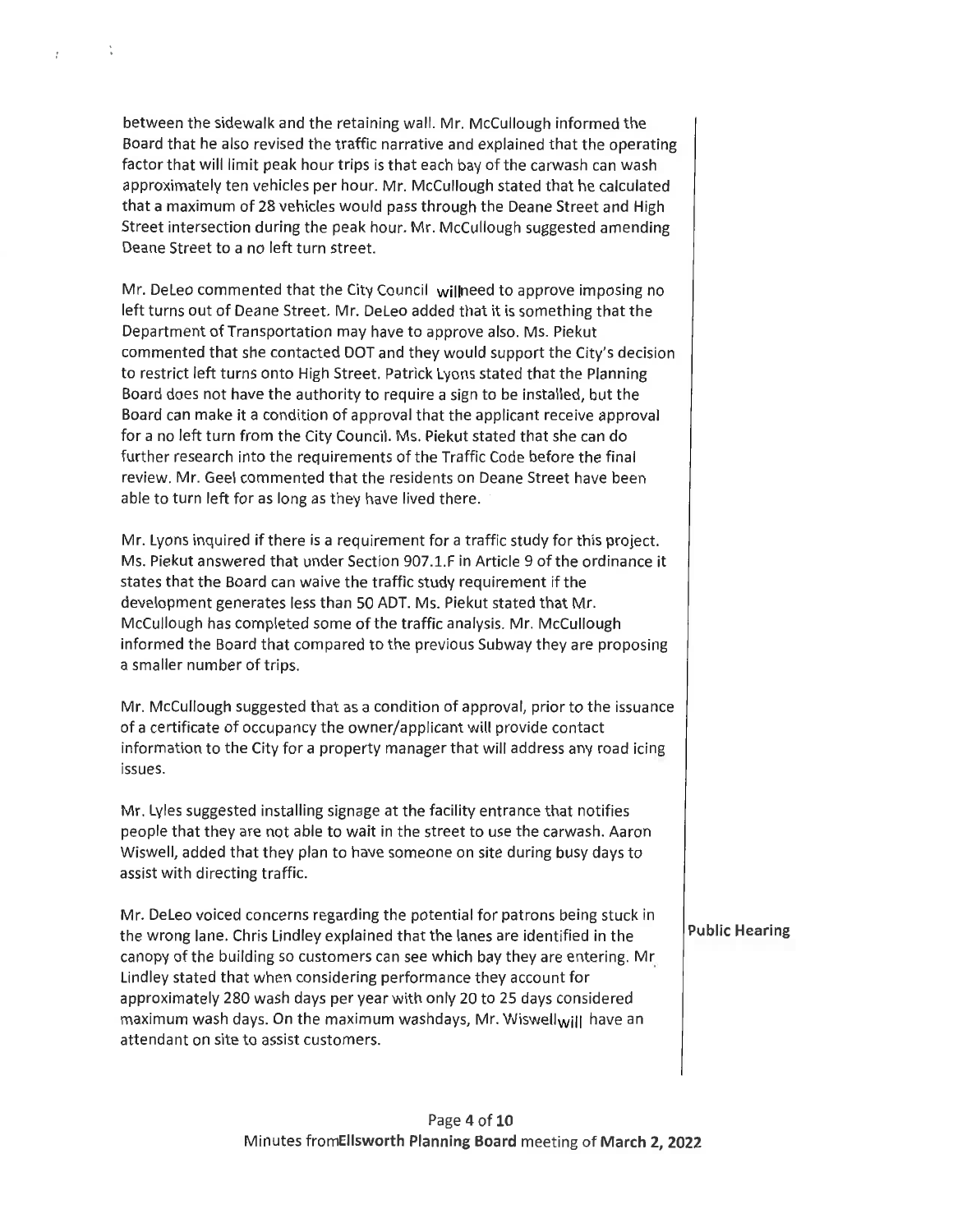**Mr. DeLeo inquired about the payment methods accepted at the facility. Mr. Wiswell responded that he intends to do a card only site. Mr. Lyles asked how customers will know in advance that the machines accept cards only. Mr. Wiswell explained that customers can drive through the bay if they do not have a credit card to use or if their card is declined.**

 $\frac{1}{\alpha}$ 

**Mr. DeLeo asked if there is a machine that does both the touch free and the soft touch wash to make it so customers will not have to choose a specific lane. Mr. Lindley answered that <sup>a</sup> manufacturer attempted to make <sup>a</sup> dual machine, but it was not proficient.**

**Mr.Lyles voiced concerns about headlights shining over the fence into the neighbor's property at night. Mr. McCullough stated that the site is relatively level except for at the entrance. When vehicles enter the facility, the lights will be aimed at the building. Mr. Lyles stated that some of the light may spill over the fence and he would like to know for sure if they will by the final review. Mr. DeLeo asked how tall the fence is going to be. Mr. McCullough replied the fence is 6-feet tall and is located on top of a grade.**

**A brief discussion ensued regarding landscaping requirements and the proposed fence.**

**Mr. DeLeo inquired about the proposed asphalt curbing on Deane Street. Mr. McCullough explained that asphalt has been proposed because it is consistent with the existing curbing. For the High Street entrance that they intend to close off, they will install granite curbing to match what is existing. Mr. DeLeo stated that the ordinance requires that curbing within the Urban Core shall be granite in high use areas and concrete in all other areas. Mr. McCullough commented that only High Street, Main Street, and <sup>a</sup> small portion of State Street have granite curbing. Mr. DeLeo stated that he is not suggesting that they install granite curbing, but bituminous curbing is not effective. Mr. Wiswell asked if the Board would prefer slip form concrete. Mr. DeLeo responded that he would. Mr. Wiswell stated that he does not have any issue with installing the slip form concrete curbing.**

**A brief conversation regarding sight distance followed.**

**Mr. Geel commented that traffic entering the facility in the outside lane in a large pick-up truck may have difficulties entering if someone is in the inside lane. Mr. McCullough explained that they have used a variety of vehicle sizes and their turning radiuses that have been published from Chevrolet. Mr. McCullough agreed that it could prove to be <sup>a</sup> tight fit for <sup>a</sup> long bed truck, but the majority of vehicles will fit.Mr. Lyles commented that it seems to be adequate.**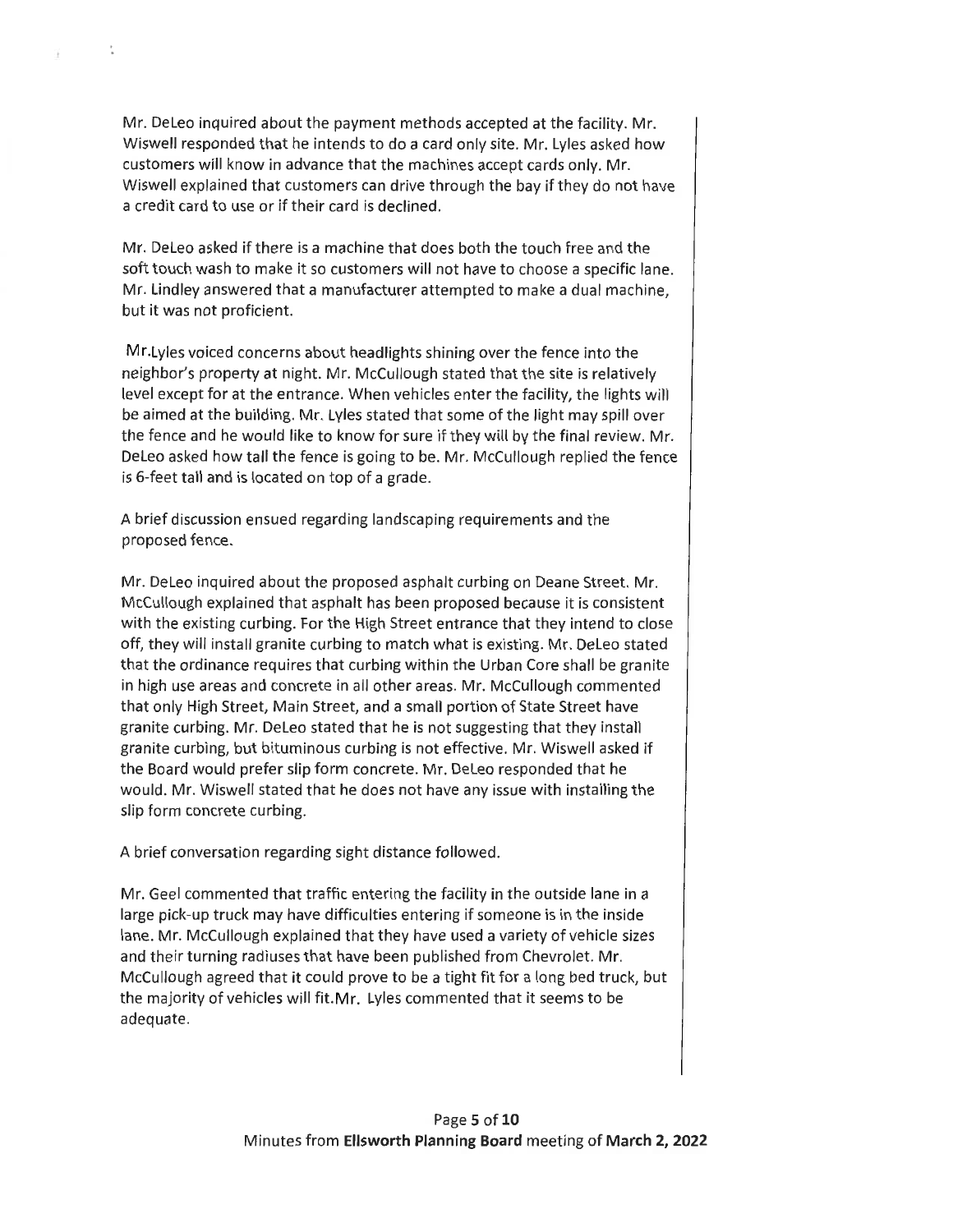**Mr. DeLeo asked where the vacuums will be located. Mr. McCullough answered they will be located on the edge of the pavement on downhill side of the project. Mr. DeLeo asked how many vacuums will be installed. Mr. McCullough replied there will be three vacuums.**

**Mr. Lyles inquired about water dripping from vehicles and the chemicals used to wash the cars. Mr. McCullough explained that he looked at an Environmental Protection Agency document specifically regarding carwashes and the EPA's primary concern is the treatment of the concentrated wash water inside the bays. The EPA was not concerned about water dripping off vehicles after they exit the site because the water containing the concentrated solution is contained inside the bay and is going to the wastewater treatment plant. Mr. Lindley added that each carwash process lasts roughly five minutes and at the two and <sup>a</sup> half minute point, the vehicle is clean and the remaining cycles are rinsing and waxing cycles followed by a final spot free rinse using mineral free water, which is then followed by the drying cycle. There is very little water leaving the bay, but what water does drip is clean and free of chemicals. Mr. Lyles inquired if the wash water flows directly to the sewer. Mr. McCullough answered that it goes to the sewer treatment plant.**

**Mr. DeLeo inquired if the bay doors remain closed during the drying process. Mr. Wiswell answered that he can program the doors to stay closed during the drying process. Mr. Lyles asked if the Board has the authority to make a condition of approval that the bay doors have to remain closed when the carwash is in use. Ms. Piekut answered that they can.**

**Mr. Lyons asked Ms. Piekut if she had any concerns regarding the completeness of the application. Ms. Piekut answered that she does not.**

**A brief discussion about queueing ensued.**

ä

 $\bar{J}$ 

**Mr. DeLeo requested that Mr. Wiswell provide data from his North Berwick carwash location to show how many hours per week staff is on site. Mr. Lyles added that they** could also submit queuing numbers for comparison. **Public Hearing** 

**Chairman DeLeo opened a public hearing at 6:53 PM.**

**Kim Gourley owner of 35 Elm Street approached the Board. Ms. Gourley explained that she abuts the project on the north end. She is in favor of the fence, but is concerned with the five percent grade at the entrance because headlights will shine upwards. Ms. Gourley expressed concerns regarding the noise and light created by customers. Ms. Gourley stated that she was happy to hear that the project may have operating hours of 6 a.m. to 10 p.m., but she would appreciate if that were guaranteed. Ms. Gourley suggested planting evergreens behind the fence to help with light pollution and noise. Ms. Gourley stated that her biggest concern is the noise created by the vacuums and more**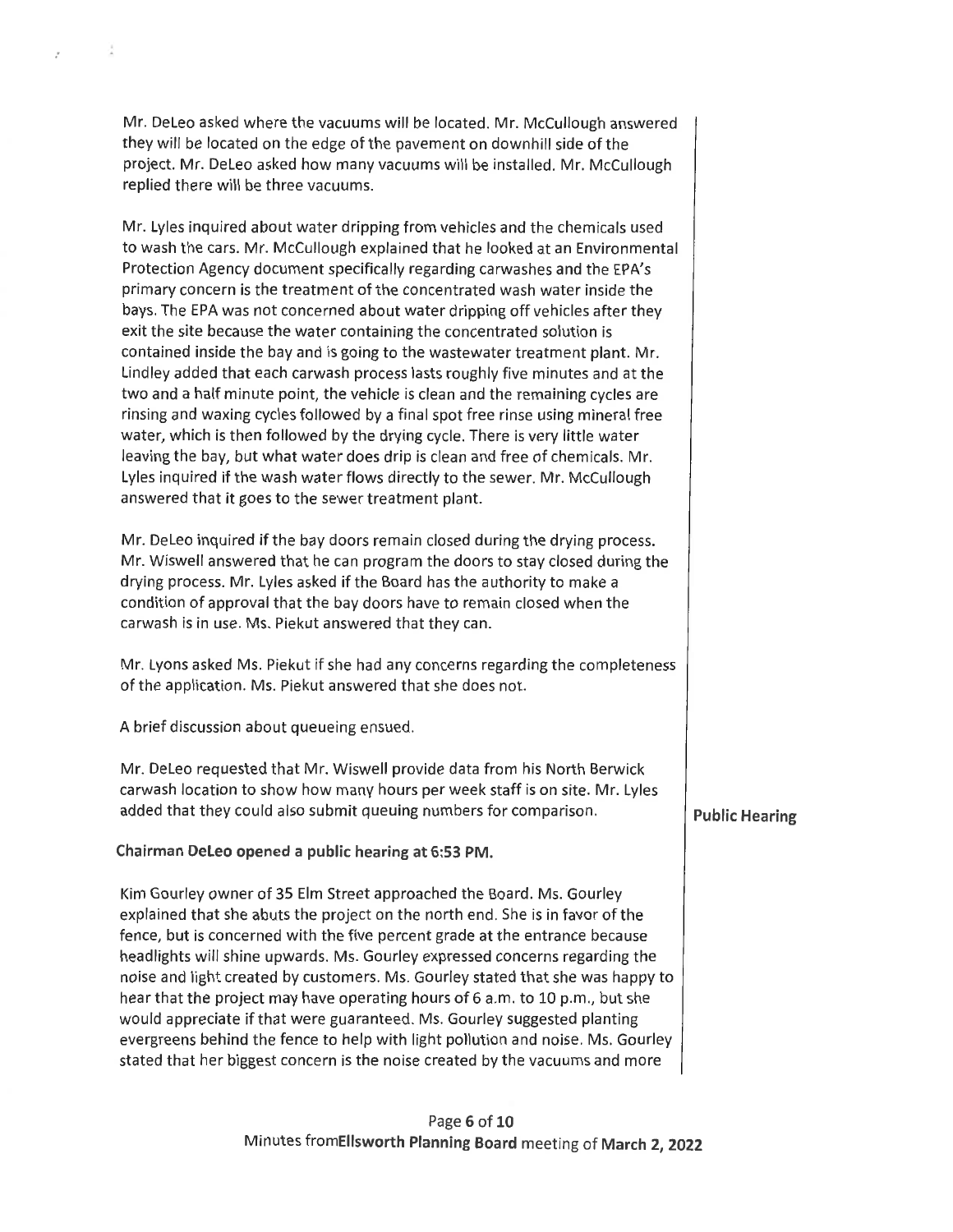**importantly the noise created by the people using the facility. Ms. Gourley expressed concern about imposing a no left turn on Deane Street.**

**Ms. Gourley inquired if the Board had discussed the decibel levels of vehicles afr rest with music playing at the last meeting. Mr. Geel answered that they had discussed the decibel level of the machinery, but not vehicles. Mr. McCullough stated that he believes the carwash equipment produces a higher noise level than a vehicle at rest. Mr. Geel stated that is probably correct and loud music is probably more of a concern. Mr. Wiswell stated that he had chosen the 6 a.m. to 10 p.m. hours of operation because those are the hours outlined in the City's noise ordinance, however, he would be willing to amend the hours. Mr. Wiswell explained that he could shut the vacuums off at 7 p.m. and the carwash at 9 p.m. Mr. Lindley added that typically later in the evening there are not a lot of vehicles lined up waiting to use the facility.**

**Mr. DeLeo commented that he is in favor of closing the facility at 9 pm.**

**Albert Harmon owner of Harmon Tire located at 220 High Street approached the Board. Mr. Harmon asked Mr. Wiswell what equipment model he will be installing. Mr. Wiswell answered that he is considering using Wash World. Mr. Harmon inquired if the blowers are mounted on the exit or the machine. Mr. Wiswell answered that they are mounted on the machine. Mr. Harmon commented that he uses Simoniz, the same supplier company that Mr. Wiswell will be using and the delivery truck is 53-feet long and the cab is 25-feet long. Mr. Harmon inquired how the delivery truck will enter and turn around in the proposed lot. Mr. Wiswell stated that the delivery truck can be backed into the site or products can be delivered in a box truck.**

**Mr. Harmon commented that there are two large companies that produce a machine that provides both the touch free and the soft touch wash. Mr. Harmon stated that he uses one of the machines and they work very efficiently. Mr. Harmon stated that he has about 150 peak washdays per year at his facility. Mr. Harmon stated that despite drying the vehicles there is still water that drips onto the road. Mr. Harmon stated that the dryer noise is the very loud so the bay doors will need to be closed.**

**Jason Barrett owner of 33 Elm Street approached the Board to express his concerns. Mr. Barrett stated that he is concerned about noise and that the application materials stated the vacuums run at 60 to 70 decibels. Mr. Barrett explained that 60 to 70 decibels does not seem to be <sup>a</sup> big difference, however, the difference is 10 times the sound volume. The difference between 60 decibels and 80 decibels is 100 times the sound volume. Mr. Barrett reported that he found that vacuums produce 70 to 75 decibels after researching the sound level. Vacuum use is more of an issue into the evening hours. Mr. Barrett stated that light pollution is another concern. He noted that the site sits on top of the hill and due to the elevation and fence placement;the lightwill spill over**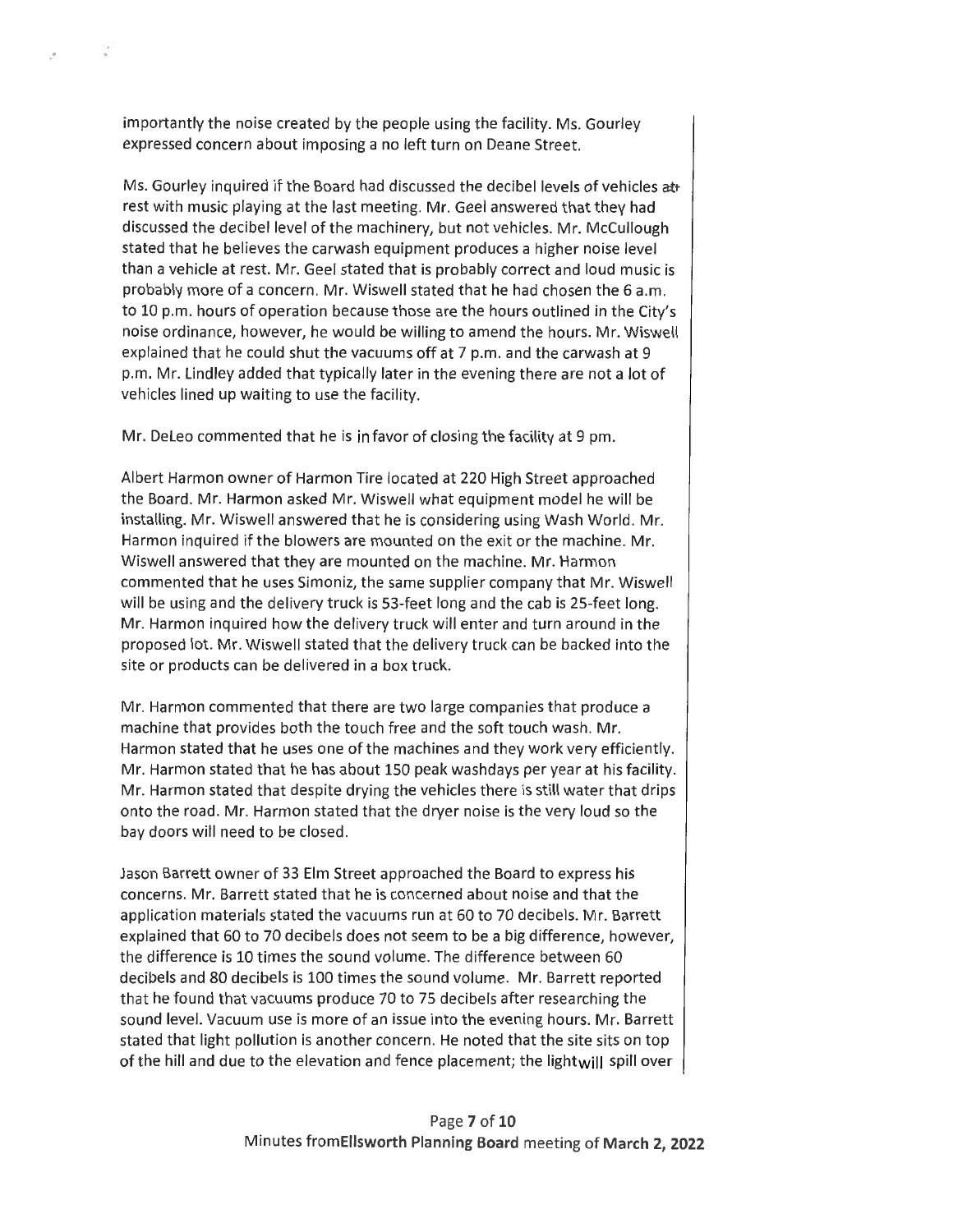**the fence. Mr. Wiswell stated that he can install a taller fence if necessary. Mr. Barrett expressed his appreciation for Mr. Wiswell's willingness to accommodate to the residential neighbors and he would like to see these things guaranteed. Mr. Barrett stated that planting evergreens on the north and west side in addition to a taller fence will assist with light and sound attenuation.**

**Mr. Barrett inquired if a traffic study will be required for the project. He mentioned that the project will have a significant impact on High Street and Water Street. Mr. Barrett stated that Deane Street does not typically have any traffic issues, so <sup>a</sup> traffic study should be completed. In addition, the turning radii are very tight for the two lanes. Mr. Barrett stated that the entrance and project appear to be inconsistent with the ordinance and the ordinance says that provisions should be made for vehicular access and so that there is a safeguard against hazards and to avoid traffic congestion on any access way and to provide a safe and convenient circulation on and off site. Mr. Barrett said that he does not think the conversation has covered safe and convenient circulation of traffic. Mr. Barrett added that there are several other places in Ellsworth where this type of project would be ideal.**

**Mr. DeLeo asked Ms. Piekut if a traffic study is necessary. Ms. Piekut answered that yes, it is. Mr. McCullough inquired what intersections will need to be included. Mr. DeLeo and Mr. Lyles agreed that the up and down stream intersections of High and Water Streets need to be immediately looked at and then to work the rest out with the City Planner.**

**Mr. Geel inquired if there is a lane to exit the facility. Mr. McCullough responded that there is a lane that goes around the back of the building.**

**Chairman DeLeo closed the public hearing at 7:25 PM.**

**Rick Lyles made <sup>a</sup> motion to find the Preliminary Plan Review for <sup>a</sup> Major Use LLC: Complete Site Development entitled <sup>A</sup> & B, LLC for Aaron Wiswell complete. Molly Friedland seconded the motion, and with no further discussion, the motion passed unanimously (5-0).**

#### **6.) Staff Comments**

 $\sim$ 

y.

**Ms. Piekut informed the Board that at the March 21st City Council Meeting they will be recognizing John Fink's 30 years of Planning Board service and 22 years as Chairman and all are welcome to attend.**

**Ms. Piekut explained to the Board that she is proposing to extend the Solar Moratorium, which she will present to City Council at their March meeting. Ms. Piekut has been in contact with a solar consultant and is working on scheduling**

**Public Hearing Closed**

**Preliminary Plan Review for <sup>A</sup> & B,**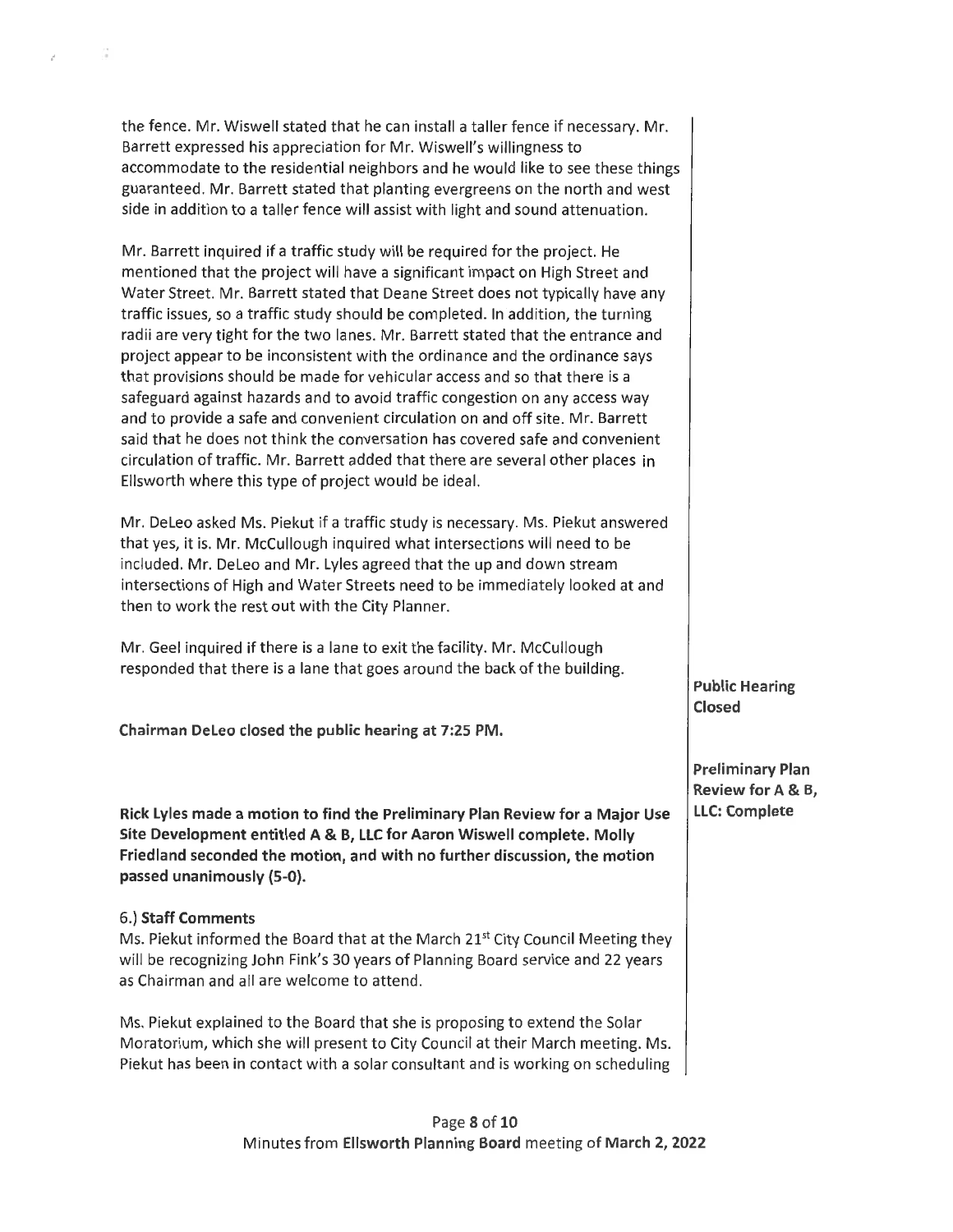**a workshop to address questions and concerns regarding solar energy.**

- 9

**Ms. Piekut commented that at the February Council Meeting she gave a presentation on the Comprehensive Plan process with a focus on public participation and timeline. Ms. Piekut will be submitting a request at the March Council Meeting to designate the Planning Board as the Planning Committee.**

**Mr. DeLeo commented on the timing process regarding development applications. Mr. DeLeo suggested adjusting the timing in order for the Board to receive their packets a week prior to the Planning Board meeting. Ms. Piekut explained that the majority of the application submission and deadline process is set in the ordinance. The ordinance will need to be amended in order to address the issue. Ms. Piekut provided a description of the submission deadline to the Board.**

**Mr. DeLeo mentioned that some of the applications that come before the Board are incomplete. Ms. Piekut suggested incorporating the submission checklist into the Major Use Site Development application form so that the applicant is required to ensure they have submitted all of the required materials. This process would assist her with application review and help the process be more efficient.**

**Ms. Piekut explained that she believes the current schedule was designed to expedite the development review process in an attempt to be business friendly. Ms. Piekut suggested keeping that process with adding another option for applicants to attend the technical review team meetings prior to submitting an application. This will provide applicants will an informal review and assist them with submitting a complete application.**

**Ms. Piekut informed the Board that for the solar energy amendments, the focus will be on Articles 3 and 8 of the ordinance and it is a good opportunity to look at other things that may need revision. In addition, Article 6 can be looked at for potential revisions to the application submission deadlines.**

**Mr. DeLeo commented that the intent of the Preliminary Plan Review meeting is for the administrator to make a determination of completeness of material submissions as well as identify issues and constraints that must be addressed in the Final Plan Review meeting. Mr. DeLeo suggested working out the important issues and addressing the major application components at the Preliminary hearing in order to be fully prepared for Final Review.**

**Ms. Piekut mentioned to the Board that currently the meetings are broadcasted on the local cable channel, YouTube, and on Facebook Live. Without <sup>a</sup> clear social media policy something for the Board to consider is not broadcasting the meetings on Facebook Live or if possible, turning off commenting, as the comments seem to serve no purpose except increasing negativity.**